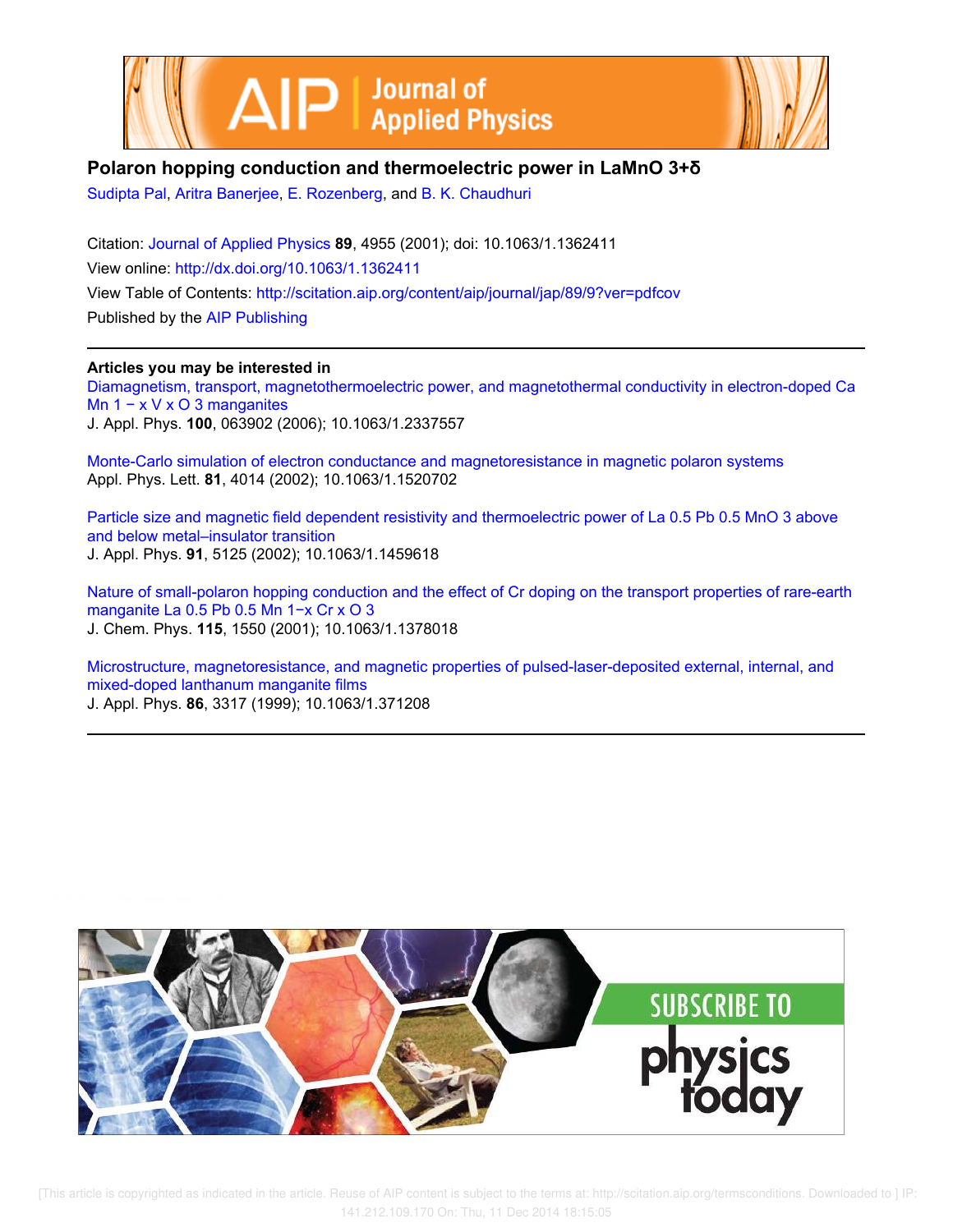# **Polaron hopping conduction and thermoelectric power in LaMnO<sub>3+** $\delta$ **</sub>**

Sudipta Pal, Aritra Banerjee, E. Rozenberg,<sup>a)</sup> and B. K. Chaudhuri<sup>b)</sup>

*Solid State Physics Department, Indian Association for the Cultivation of Science, Calcutta-700032, India*

(Received 21 July 2000; accepted for publication 14 February 2001)

Two different phases of LaMnO<sub>3+ $\delta$ </sub> [one showing a metal–insulator transition (MIT), referred to as LaMn–C, and the other not showing a MIT, referred to as LaMn-S] have been clearly observed to follow two different conduction mechanisms. Interestingly, small polaron hopping models of Mott, Schnakenberg, and Emin are found to fit the conductivity data of all the samples above the corresponding MIT temperature. The conductivity data of the insulating (semiconducting)  $\text{LaMn-S}$ followed a nonadiabatic hopping conduction mechanism while LaMn–C and the Pb doped samples viz.  $La_{1-x}Pb_xMnO_3$  ( $x=0.05-0.5$ ) showed a similar type of MIT and followed an adiabatic small polaron hopping conduction mechanism in the high temperature paramagnetic phase (above the respective MIT temperature). Activation energy  $(W)$ , density of states at the Fermi level  $N(E_F)$ , Debye temperature  $(\theta_D)$ , electron–phonon interaction constant  $(\gamma_P)$ , etc. of LaMn–S showed appreciable differences from those of LaMn–C and  $La_{1-x}Pb_xMnO_3$ , which show a MIT. Polaron hopping conduction is also supported by thermoelectric power (TEP) measurements. An observed small but appreciable magnetic field dependence of the TEP data (measured at  $B=1.5$  T) is considered to be associated with magnetic polarons. © *2001 American Institute of Physics.*  $[DOI: 10.1063/1.1362411]$ 

## **I. INTRODUCTION**

LaMnO<sub>3+ $\delta$ </sub> is one of the widely studied materials of current interest showing semiconductor to metal transition and giant magnetoresistance peak around room temperature when La is partially replaced by a divalent element like Ca, Ba, Sr, Pb, etc. $1-8$  However, the conduction mechanism in such mixed valence materials is a complex interplay between magnetic spin, charge ordering, and also structural change. The LaMnO<sub>3+ $\delta$ </sub> oxide contains both Mn<sup>3+</sup> and Mn<sup>4+</sup> ions and with a small portion of  $Mn^{4+}$  (<5%), it becomes antiferromagnetically ordered at low temperature  $({\sim}150 \text{ K})$ . When  $La^{3+}$  is progressively substituted by a divalent cation, it becomes ferromagnetic with a well defined Curie temperature  $(T_C)$ , and metallic below  $T_C$ . Zener<sup>9</sup> proposed that magnetism in such a system is primarily caused by a double exchange mechanism. The basic process in the double exchange is the hopping of *d* hole from  $Mn^{4+}(d^3, t^3, S = 3/2)$ to  $\text{Mn}^{3+}(d^4, t^3_{2g}, e'_g, S=2)$  via oxygen  $(\text{Mn}^{4+}-\text{O}-\text{Mn}^{3+})$ , so that  $Mn^{4+}$  and  $Mn^{3+}$  ion exchange takes place. Therefore, polaronic hopping conduction mechanism is responsible for the conducting behavior of this system. The  $Mn^{4+}$ –O– $Mn^{3+}$ superexchange interaction in  $\text{LaMnO}_3$  is ferromagnetic while  $Mn^{3+}$ –O–Mn<sup>3+</sup> and Mn<sup>4+</sup>–O–Mn<sup>4+</sup> interaction is antiferromagnetic. Since lattice interaction is also involved, there is strong electron (hole)–phonon interaction in such compounds above the metal–insulator transition (MIT). Such strong electron–lattice (phonon) interaction leads to the po $laron$  formation.<sup>10,11</sup> Recently small-polaron transport mechanism was also applied to fit the conductivity and ther-

moelectric power of the Zn doped  $Fe_{1-x}Zn_xCr_2S_4$  showing<sup>12</sup> colossal magnetoresistance. It is also known that polarons have been studied both in ordered<sup>13</sup> and disordered<sup>14</sup> solids.

In this article, we report the transport mechanism in the two similar phases of  $\text{LaMnO}_{3+\delta}$  (one showing MIT, referred to as LaMn–C and the other not showing MIT referred to as LaMn-S) using small polaron hopping models.10,11 To compare the properties of LaMn–C with similar other doped manganite samples showing MIT, we also prepared and studied a typical Pb doped system viz.  $La_{1-x}Pb_xMnO_3$  ( $x=0.05-0.5$ ). Since all the Pb doped samples showed similar transport behavior, we report here the properties of  $La<sub>0.9</sub>Pb<sub>0.1</sub>MnO<sub>3</sub>$  only (hereafter referred to as  $LaPbMn-C$ ). Thermoelectric power (TEP) of the samples, in the absence and presence of magnetic field  $(B=1.5$  T maximum), have also been measured to show the magnetic field dependence.

#### **II. PREPARATION AND CHARACTERIZATION**

Two sets of  $\text{LaMnO}_{3+\delta}$  samples (viz. LaMn–C showing a MIT around 265 K and the other LaMn–S showing no MIT between  $350$  and  $80$  K) with different proportions of  $Mn^{3+}/Mn^{4+}$  were prepared by ceramic heating route following the procedure mentioned in Ref. 4. The samples  $\text{La}_{1-x} \text{Pb}_x \text{MnO}_3$  ( $x=0.05-0.5$ ) were also prepared by the ceramic heating route in a manner similar to our earlier work.<sup>15,16</sup> The x-ray diffraction (XRD) patterns of the samples LaMn–S and LaMn–C are shown in Fig. 1. The conducting sample LaMn–C is found to be fitted with a rhombohedral (with  $a=5.477 \text{ Å}$  and  $\alpha=60.61^{\circ}$ ) or a hexagonal  $(a=5.526 \text{ Å}$  and  $c=13.355 \text{ Å}$ ) structure. These values are comparable with those obtained by other research groups. $4,5$  On the other hand, the data of the insulating (semi-

 [This article is copyrighted as indicated in the article. Reuse of AIP content is subject to the terms at: http://scitation.aip.org/termsconditions. Downloaded to ] IP: 141.212.109.170 On: Thu, 11 Dec 2014 18:15:05

a)Also at: Department of Physics, Ben-Gurion University of the Negev, P.O. Box 653, Beer-Sheva 84105, Israel.

b)Electronic mail: sspbkc@mahendra.iacs.res.in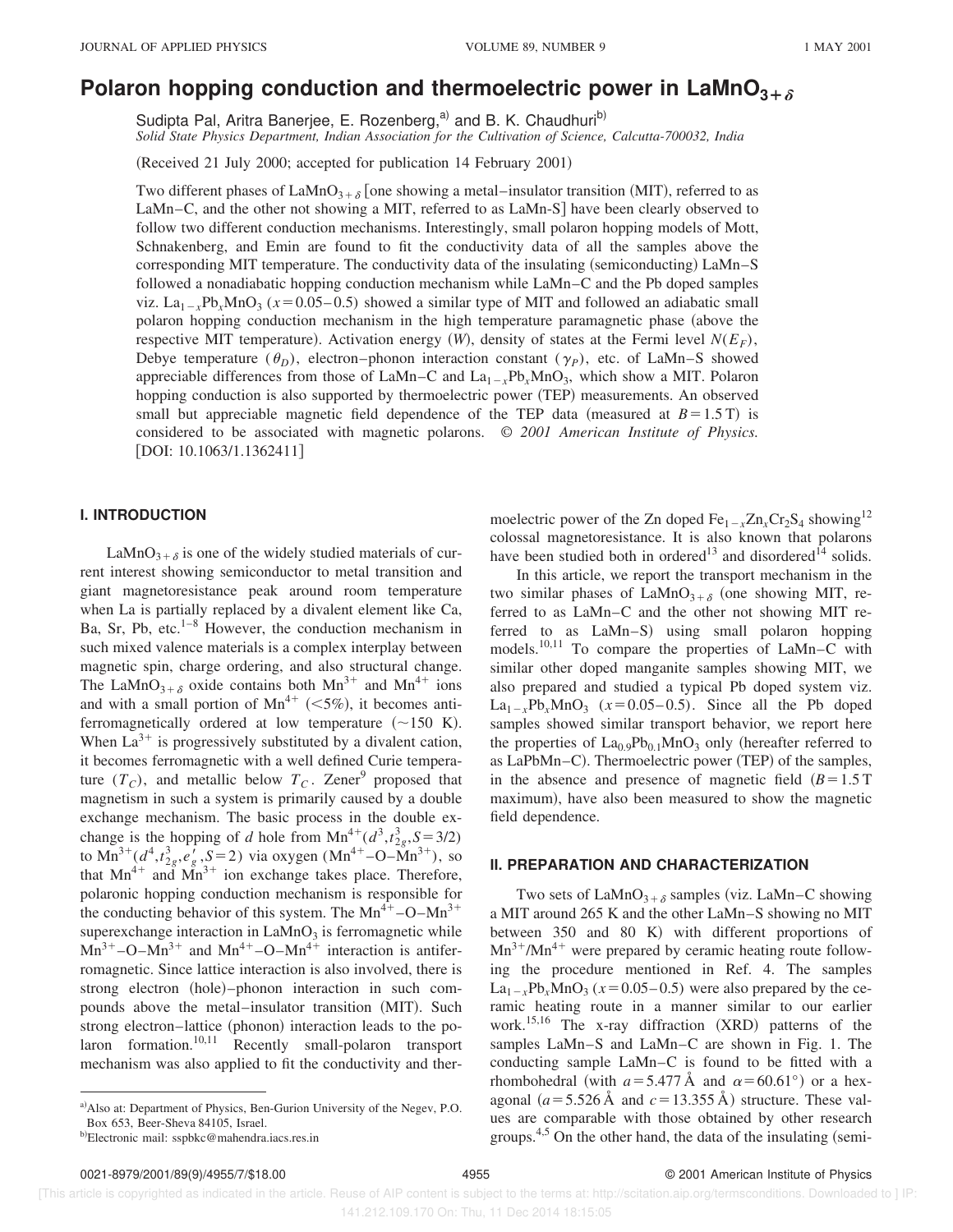

FIG. 1. XRD patterns of two samples (a)  $\text{LaMn-S}$  without showing a MIT and (b) LaMn–C showing a MIT around 265 K. FIG. 2. Infrared spectra of two samples (a) LaMn–S without showing a

conducting) sample LaMn–S, without showing a MIT, is fitted with an orthorhombic structure. The resistivity of the samples were measured using standard four probe method<sup>15,16</sup> in the temperature range of 80–330 K with an accuracy of  $\pm 0.5$  K. The infrared spectra of LaMn–S and LaMn–C have been studied to find distinguishing features of the two samples. The infrared spectra of LaMn–C and LaMn–S are shown in Fig. 2.

#### **III. RESULTS AND DISCUSSION**

It is seen from the infrared spectra  $(Fig. 2)$  that the sample LaMn–S showed an additional peak around 1274.57 cm<sup>-1</sup>. The peak at about 610 cm<sup>-1</sup> in both the samples corresponds to the phonon frequency  $(v_{ph})$  of about 1.3  $\times 10^{13}$  Hz. A similar value of  $v_{ph}$  is also obtained from fitting the conductivity data (discussed as follows) with the polaron hopping conduction mechanism. Temperature dependent resistivity data shown in Fig.  $3(a)$  indicates that LaMn–S remained semiconducting throughout the temperature range  $(80-330 \text{ K})$  of our measurements similar to that of  $\text{La}_2\text{CuO}_4$ .<sup>17</sup> All the three set of LaMn–S samples prepared in the same batch showed identical behavior with  $1\% - 2\%$ change of resistivity from each other. The other set of LaMn–C samples, however, exhibited a peak in the resistivity versus temperature curve around the MIT temperature  $[T<sub>mi</sub>=265$  K shown in Fig. 3(b)]. This is the highest  $T<sub>mi</sub>$ reported for the LaMnO<sub>3+ $\delta$ </sub> type sample showing MIT transition.<sup>4</sup> This temperature dependent resistivity behavior is similar to that of the Pb doped LaPbMn–C (inset of Fig. 3). In both the samples LaMn–C and LaPbMn–C, resistivity first increases with decreasing temperature upto  $T_{\text{mi}}$  (i.e.,  $d\rho/dT$ <0 for  $T>T_{\text{mi}}$ ). Hence, the sample is semiconducting



MIT and (b) LaMn–C showing a MIT around 265 K.

above the respective transition temperature  $(T_{\text{mi}}=265 \text{ and }$ 275 K, respectively, for the LaMn–C and LaPbMn–C). Below this temperature, resistivity decreases with decreasing temperature i.e.,  $d\rho/dt > 0$  for  $T < T_{\text{mi}}$ . The resistivity curves of both the samples  $(LaMn-C)$  and  $LaPbMn-C$ , measured in presence of magnetic field  $(B=1.5 \text{ T})$ , are also shown in Fig. 3 which indicated negative magnetoresistance in the presence of a magnetic field. The values of magnetoresistances  $[=-(R<sub>H</sub>-R<sub>0</sub>)/R<sub>0</sub> \times 100\%]$  for these two samples around MIT are 10% and 14%, respectively. The conductivity data obtained from the present samples in the high temperature (above  $T_{\text{mi}}$ ) range can be interpreted in terms of the polaron hopping conduction theory of  $Mott<sup>10</sup>$  based on the strong electron–phonon coupling approximation. The well known<sup>10</sup> expression for small polaron hopping conduction is given by

$$
\sigma_{dc} = \sigma_0 \exp(-2R\alpha) [\exp(-W/k_BT)], \qquad (1)
$$

where  $\sigma_0 = \left[ v_{ph}Ne^2R^2C(1-C) \right] / k_BT$ .  $k_B$ , *T*, and *N* are, respectively, the Boltzmann constant, absolute temperature, and the number of ion sites per unit volume. *R* is the average intersite spacing obtained from the relation  $R = (1/N)^{1/3}$  and  $C(=Mn^{3+}/Mn_{\text{total}})$  is the fraction of sites occupied by a polaron  $(C=0.94, 0.82,$  and 0.83, respectively, for LaMn–S, LaMn–C, and LaPbMn–C as estimated from magnetic susceptibility and density data). Parameter  $\alpha$  is the electron wave function decay constant obtained from fitting the experimental dc conductivity data.  $v_{\text{ph}}$  is the optical phonon frequency. The activation energy  $\hat{W}$  for hopping conduction is given by the relation<sup>14</sup>  $W = W_H + W_D/2$  (for  $T > \theta_D/2$ ) and  $W = W_D$  (for  $T < \theta_D/4$ ), where  $W_H$  is the polaron hop-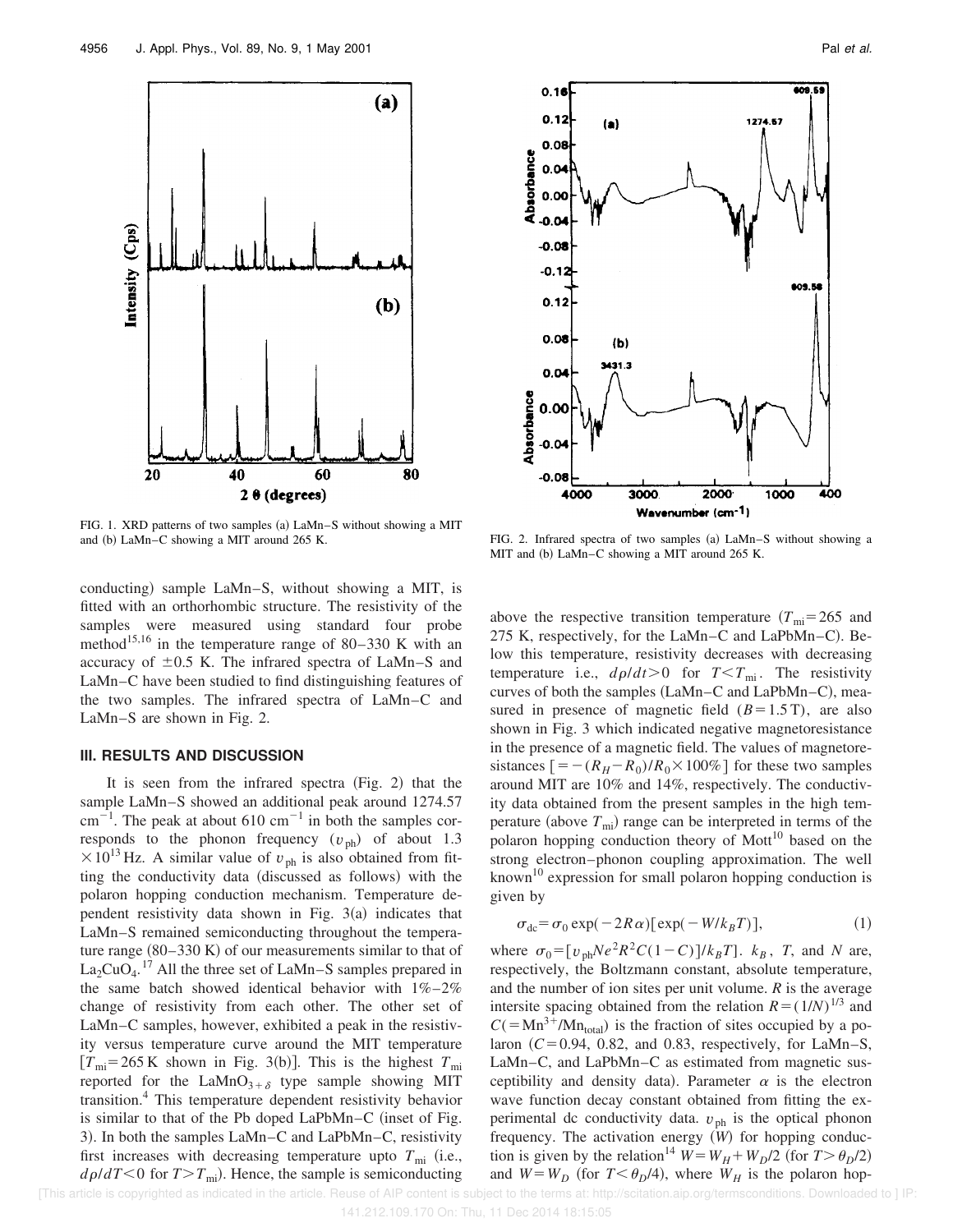

FIG. 3. Thermal variation of resistivity  $(\rho)$  of (a) LaMn–S, (b) LaMn–C, and (c) LaPbMn–C (inset) at  $B=0$  and  $B=1.5$  T magnetic field (for LaMn–C and LaPbMn–C only). Solid lines are guides for the eyes.

ping energy and  $W_D$  is the disorder energy. Using the estimated values of  $R$   $(=5.52, 5.37,$  and 5.72 Å, respectively, for LaMn–S, LaMn–C, and LaPbMn–C), the hopping energy  $W_H$  is calculated from the relation<sup>10</sup>

$$
W_H = e^2/4\epsilon_p (1/r_p - 1/R),\tag{2}
$$

where  $\epsilon_p = (1/\epsilon_s - 1/\epsilon_\infty)$ ,  $\epsilon_\infty$ , and  $\epsilon_s$  are the high frequency and static dielectric constants of the samples, and  $r_p$  is the polaron radius. The values of  $\epsilon_p$  are obtained from the dielectric constant measurements of the samples as shown as follows. When the overlap integral between the sites  $J_0 \exp(-2R\alpha)$  approaches  $J_0$ , the hopping is adiabatic, mainly controlled by the activation energy, and the conductivity is given by  $\sigma_{dc} = (\sigma_0/T) \exp(-W/k_B T)$ . The inverse temperature dependence of  $\log \sigma_{dc}$  of the three samples LaMn–S, LaMn–C, and LaPbMn–C are shown in Fig. 4 (for LaMn–C and LaPbMn–C showing MIT, only the semiconducting parts above  $T_{\text{mi}}$  are plotted). The nonlinear behavior of the logarithm of the dc conductivity indicates a temperature dependence of activation energy which is consistent with the small polaron hopping conduction mechanism exhibited by many semiconducting oxide samples.<sup>10,14,18</sup> Figure 4 predicts temperature dependent activation energy below the respective  $\theta_D/2$  values for all the samples. The value of  $\theta_D$  is estimated from the temperature at which linearity appears in Fig. 4. It is found that for LaMn–C  $(\theta_D)$ 



FIG. 4. Variation of log  $\sigma_{dc}$  as a function of inverse temperature 1000/*T* for  $(a)$  LaMn–S  $(b)$  LaMn–C, and  $(c)$  LaPbMn–C.  $(insert)$  above the MIT temperature. The solid lines give the best fit to the Mott's Eq.  $[Eq. (1)]$  at higher temperatures  $(T>T_{\text{mi}})$ .

 $=$  549.83 K with  $T_{\text{mi}}$ = 265 K) and LaPbMn–C  $(\theta_D)$ = 564.97 K with  $T_{\text{mi}}$ = 275 K), the values of  $\theta_D$  are little higher than that of LaMn–S ( $\theta_D$ =450.7 K) showing no MIT. The high temperature linear parts of the dc conductivity data (Fig. 4) are well fitted to Eq.  $(1)$ . The value of *W* for LaMn–S  $(W=211.11 \text{ meV}$  at  $B=0 \text{ T}$  estimated from the slope of the curve in Fig. 4, is however, higher than those of LaMn–C  $(W=134.13, 118.93 \text{ meV})$  at  $B=0$  T, and 1.5 T magnetic field) and LaPbMn–C  $(W=61.14, 51.40 \text{ meV}$  at  $B=0$  T, and  $B=1.5$  T). The phonon frequency  $v_{\text{ph}}$  $(=0.930\times10^{13}, 1.14\times10^{13}, \text{ and } 1.17\times10^{13} \text{ Hz}, \text{ respectively})$ tively, for LaMn–S, LaMn–C, and LaPbMn–C, estimated from the relation  $h\nu_{ph} = k_B \theta_D$  is close to the optical phonon frequency estimated from infrared spectra of LaMn–S and LaMn–C (Fig. 2) which is of the order of  $1.3 \times 10^{13}$  Hz. Thus, the optical phonon frequency does not differ appreciably in these samples.

The nonzero value of  $\alpha$  ( $\sim$ 2.5 nm<sup>-1</sup>) obtained from fitting the high temperature (linear part in Fig. 4) conductivity data of LaMn–S with Eq.  $(1)$  indicated a nonadiabatic hopping conduction mechanism for LaMn–S. But for LaMn–C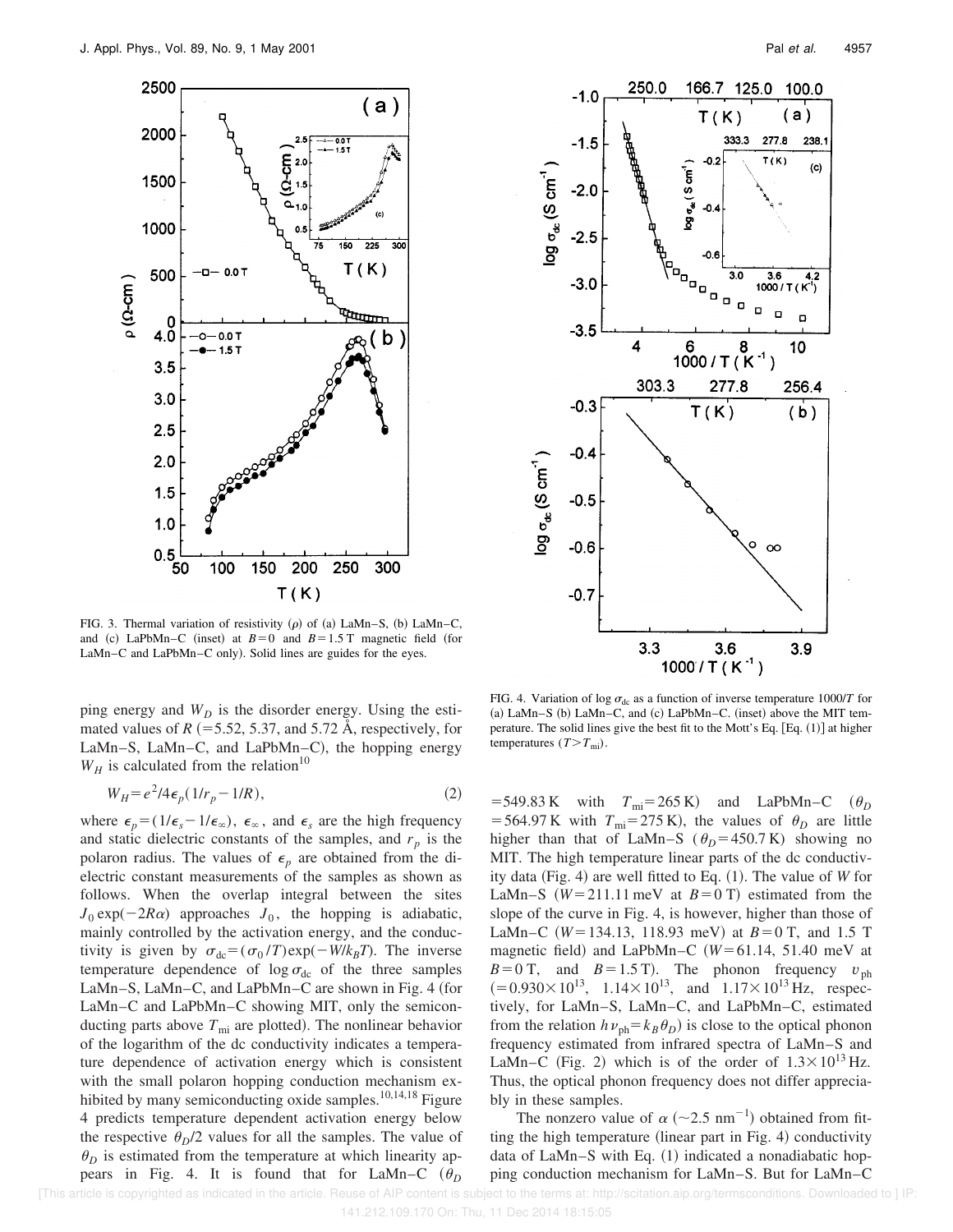and LaPbMn–C showing MIT, the values of  $\sigma_{dc}$  above the respective  $T_{\text{mi}}$  values can be well fitted to Eq. (1) with  $exp(-2R\alpha)$ <sup>-1</sup> which indicates adiabatic hopping conduction mechanism. It is, however, always difficult to identify uniquely the nature of hopping conduction mechanism if only the temperature dependence of conductivity is used, because the conductivity subject to the adiabatic small polaron conduction also satisfies the temperature dependence of nonadiabatic hopping conduction. Furthermore, a hopping process of nonadiabatic small polarons requires several restrictions on the electron transfer integral between the neighboring hopping sites. These restrictions are then to be the criteria of judgment whether the hopping conduction is termed adiabatic or nonadiabatic.<sup>19</sup> Other alternative methods to confirm the conduction mechanism in these oxides are discussed as follows.

It is well known<sup>10</sup> that transport in semiconducting oxides can be described by variable range hopping (VRH) of charge carriers. Recently Crespi *et al.*<sup>20</sup> and Jaime *et al.*<sup>21</sup> and Viret<sup>22</sup> also applied VRH conduction mechanism in systems like  $Nd_{1-x}(Sr, Pb)_xMnO_3$ , La–Ca–Mn–O, etc. at higher temperatures (above  $200$  K). In the three dimensional cases, the expression for dc conductivity following VRH mechanism can be written  $as^{23}$ 

$$
\sigma_{\rm dc} = \sigma_0 \exp(-T_0/T)^{1/4},\tag{3}
$$

where  $T_0$  is a constant  $\left[ = 16\alpha^3 / k_B N(E_F) \right]$  and  $N(E_F)$  is the density of states at the Fermi level which can be calculated from the slope of the plot of  $\log \sigma_{\text{dc}}$  versus  $T^{-1/4}$  curves [shown in Figs.  $5(a)$  and  $5(b)$ ]. The best fit [solid line in Figs. 5(a) and 5(b)] occurs with  $T_0 \sim 10^6$  K and  $\chi^2 \sim 2.71 - 2.83$ (for different samples, where  $\chi^2$  is the weighted sum of the squared deviations). From Fig.  $5(a)$  it is seen that the high temperature (above 180 K) conductivity data of the LaMn–S follow the VRH model  $[Eq. (3)]$ . Similarly, for the samples LaMn–C and LaPbMn–C showing MIT, VRH model is applicable above the respective MIT temperatures. From Eq. (3) we obtained  $N(E_F) \sim 1.02 \times 10^{19} \text{ eV}^{-1} \text{ cm}^{-3}$  for LaMn–S (using  $\alpha$  = 2.5 nm<sup>-1</sup> derived from Eq. (1) which is similar to those of many disordered semiconducting transition metal oxides.18,23 For LaMn–C and LaPbMn–C obeying adiabatic hopping conduction mechanism even above MIT, the dc conductivity data can be fitted with Eq. (3) with  $N(E_F) \sim 1.63$  $\times 10^{21}$  and 5.99 $\times 10^{22}$  eV<sup>-1</sup> cm<sup>-3</sup>, respectively, for LaMn–C and LaPbMn–C. For both the samples we used  $\alpha$ = 2.5 nm<sup>-1</sup>. These values of  $N(E_F)$  are comparable to those of La<sub>0.7</sub>Ca<sub>0.3</sub>MnO<sub>3</sub>  $({\sim}4 \times 10^{22} \text{ eV}^{-1} \text{ cm}^{-3}$  with  $\alpha$  $= 2.22 \text{ nm}^{-1}$  estimated by Coey *et al.*<sup>22</sup> showing MIT. These values of  $N(E_F)$  are, however, two orders of magnitude higher than those of LaMn–S and many other disordered semiconducting oxides.<sup>18</sup>

Another attempt has also been made to confirm the nature of hopping conduction for the present samples from the Holstein's condition. According to this condition, the polaron bandwidth *J* should satisfy the inequality<sup>11</sup>  $J > \phi$  (for adiabatic hopping conduction) and  $J < \phi$  (for the nonadiabatic hopping conduction) where



FIG. 5. Variation of conductivity log  $\sigma_{dc}$  as a function of  $T^{-1/4}$  for (a) LaMn–S, (b) LaMn–C, and (c) LaPbMn–C (inset) above the MIT temperatures. Solid lines is the best fit to the VRH model  $[Eq. (3)].$ 

The values of  $\phi$  calculated from Eq. 4 [using the values of  $W_H$ = 0.192, 0.124, and 0.089 eV, respectively, for LaMn–S, LaMn–C, and LaPbMn–C estimated from Eq.  $(2)$ ] are 2.59  $\times 10^{-2}$ ,  $2.57\times 10^{-2}$ , and  $2.39\times 10^{-2}$  eV respectively, for LaMn–S, LaMn–C, and LaPbMn–C. Again, the values of *J* are calculated independently from the model proposed by Mott and Davis<sup>10</sup> viz.  $J \sim e^{3} [N(E_F)/\epsilon_p^3]^{1/2}$ . Putting the values of  $N(E_F)$ , and  $\epsilon_p = 5.0$  (for LaMn–S), 8.0 (for LaMn– C), and  $10.5$  (for LaPbMn–C) obtained from dielectric measurement, the independently calculated values of *J* are 1.56  $\times 10^{-2}$ ,  $3.08 \times 10^{-2}$ ,  $3.93 \times 10^{-2}$  eV for LaMn-S, LaMn–C, and LaPbMn–C, respectively. Comparing these given values of *J* and  $\phi$ , it is observed that only for the LaMn–S, without showing MIT,  $J < \phi$  (i.e., nonadiabatic hopping condition is strictly satisfied) and for all the doped sample LaMn–C and LaPbMn–C showing MIT,  $J > \phi$  (i.e., adiabatic hopping condition is satisfied. Thus, a changeover from the nonadiabatic to the adiabatic hopping conduction mechanism occurs with the appearance of MIT in the rareearth manganates. This is primarily caused by the change of the ratio  $Mn^{3+}/Mn^{4+}$  in the samples.

$$
\phi = (2k_B T W_H / \pi)^{1/4} (h \nu_{\rm ph} / \pi)^{1/2}
$$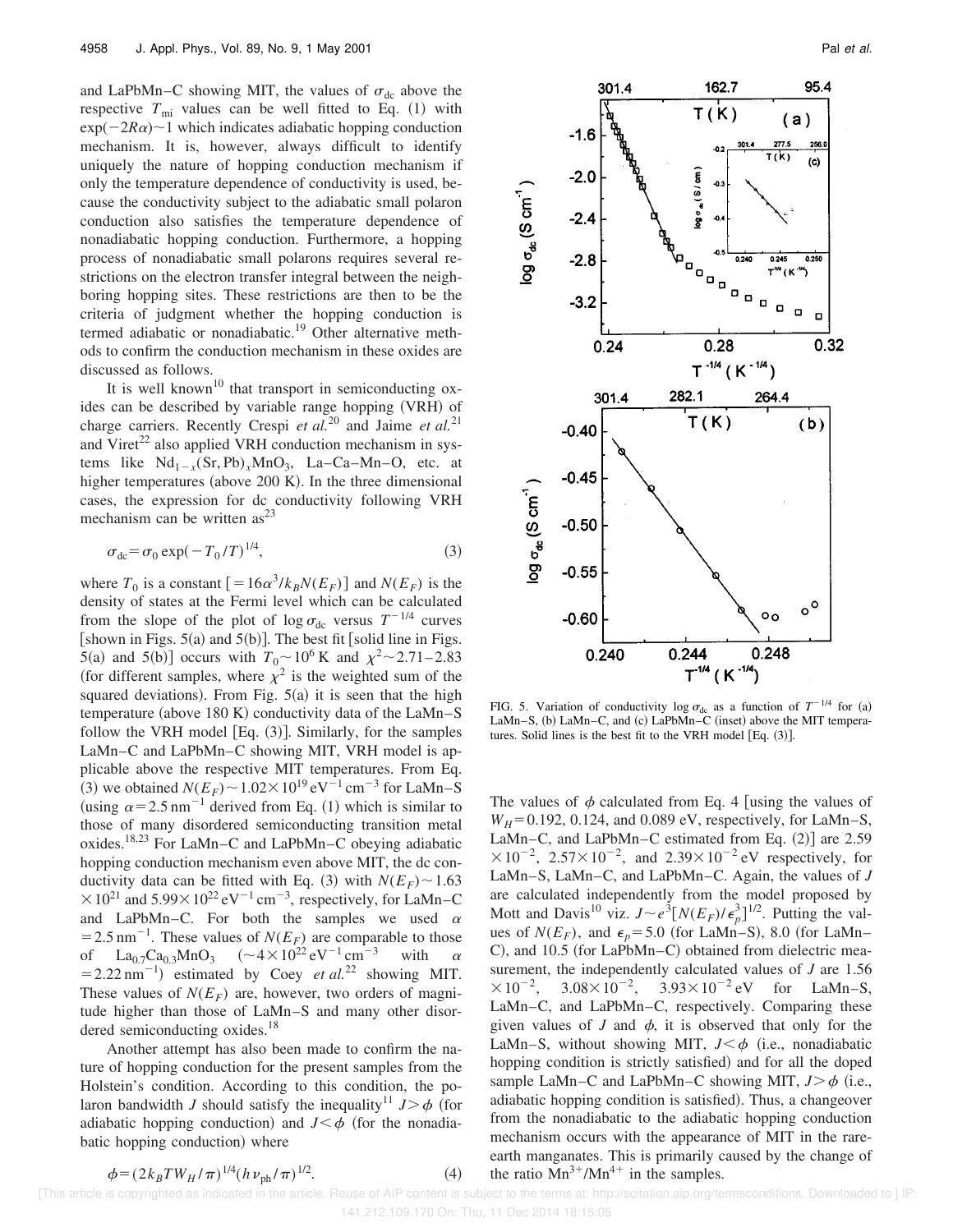

FIG. 6. Plot of  $log(\sigma_{dc}T)$  vs 1000/*T* for (a) LaMn–S, (b) LaMn–C and (c) LaPbMn–C (inset) above the MIT temperature. The solid line corresponds to the best fit curve with Schnakenberg's model [Eq.  $(5)$ ].

An estimate of the disorder energy  $W_D$  and nature of hopping conduction can also be made from the generalized expression of dc conductivity of disordered materials proposed by Schnakenberg.<sup>24</sup> The high temperature conductivity in this model is given by

$$
\sigma_{\rm dc} = \sigma_0 T^{-1} [\sinh(h \nu_{\rm ph})]^{1/2} \exp[(-4 W_H / h \nu_{\rm ph})
$$
  
×[ $\tanh(h \nu_{\rm ph} \beta/4)$ ]exp[ $W_D \beta$ ]. (5)

The experimental high temperature conductivity data of all the samples have also been fitted to the Schnakenberg model [Eq.  $(5)$ ] which give the values of  $W_D$  (=0.15, 0.049, and 0.051 eV),  $W_H = 0.18$ , 0.12, and 0.08 eV, respectively, for LaMn–S, LaMn–C, and LaPbMn–C. The same values of phonon frequencies obtained from fitting the conductivity data with Eq.  $(1)$  were used in this fitting. The theoretical best fit curve is shown by the straight line in Fig. 6 (high temperature linear part). This fitting also indicates that the small polaron hopping model is valid for all the samples of our present interest. Using these values of  $W_H$  on the righthand side of Eq.  $(4)$ , it is again seen that adiabatic hopping condition is valid for the LaMn–C and LaPbMn–C samples while nonadiabatic hopping condition is valid for LaMn–S showing no MIT. Furthermore, disorder energy  $(W_D)$  previously shown) of LaMn–S is about one order of magnitude higher than those of LaMn–C and LaPbMn–C showing MITs.

It is found that nonadiabatic hopping conduction, in LaMn–S, is also supported by the small polaron hopping model proposed by Emin and Holstein.<sup>11</sup> It may be noted that a small polaron is formed when electron–phonon interaction is strong enough.<sup>11</sup> Following Holstein<sup>11</sup> and Gorham-Bergeron and  $\text{Emin}^{25}$  the expression for the dc conductivity for nonadiabatic hopping of small polarons in the high temperature  $(T > \theta_p/2)$  limit can be written as

$$
\sigma_{\rm dc} = (Ne^2 R^2 / 6k_B T) (J/h)^2 [(\pi/h^2) / 2(E_c^{\rm op} + E_c^{\rm ac}) k_B T]^{1/2}
$$
  
× exp[ $W_D^2 / 8(E_c^{\rm op} + E_c^{\rm ac}) k_B T$ ]x exp[ $-W_D / 2k_B T$ ]  
× exp[ $-E_A^{\rm op} / k_B T - E_A^{\rm ac} / k_B T$ ], (6)

where

$$
E_c^{\rm op} = E_b^{\rm op}(1/N_p) \Sigma [h\nu_{o,q}/2k_B T] \cosech(h\nu_{o,q}/2k_B T),
$$
  
\n
$$
E_c^{\rm ac} = E_b^{\rm ac}(1/N_p) \Sigma [h\nu_{a,q}/2k_B T] \cosech(h\nu_{a,q}/2k_B T),
$$
  
\n
$$
E_A^{\rm op} = E_b^{\rm op}(1/N_p) \Sigma [h\nu_{o,q}/2k_B T] \tanh(h\nu_{o,q}/2k_B T),
$$
  
\n
$$
E_A^{\rm ac} = E_b^{\rm ac}(1/N_p) \Sigma [h\nu_{a,q}/2k_B T] \tanh(h\nu_{a,q}/2k_B T),
$$

 $\nu_{o,q}$  and  $\nu_{a,q}$  are the optical and acoustical phonon frequencies, respectively, at wave vector  $q$ .  $N_p$  is the number of phonon modes,  $E_b^{\text{op}}$  and  $E_b^{\text{ac}}$  are the polarons binding energies related to optical and acoustical phonons, respectively. Equation  $(6)$  has been utilized in calculating the nonadiabatic dc conductivity of the LaMn–S system, assuming that the acoustic phonon density of states is approximately given by  $g(\omega) \propto \omega^2$  and that the mean optical phonon frequency,  $v_{\rm ph}$  is constant. Using the value of  $W_D$  obtained from the Schnakenberg model  $[Eq. (5)]$  as discussed, the high temperature conductivity data of LaMn–S were fitted with parameters  $E_c^{\text{ac}}(eV) \times 10^2 = 3.9$ ,  $E_c^{\text{op}}(eV) \times 10^2 = 3.9$ ,  $E_a^{\text{ac}}(eV)$  $\times 10^2 = 7.50$ , and  $E_a^{\text{ac}}(eV) \times 10^2 = 7.50$ . The observed good fitting of the conductivity data with Eq.  $(6)$  again supports the validity of nonadiabatic hopping conduction mechanism in LaMn–S showing no MIT. Similar calculations can also be extended to show the adiabatic hopping conduction mechanism followed by the corresponding LaMn–C and LaPbMn–C showing MITs. Since no other theoretical or experimental data are available to compare the model parameters estimated from this Eq.  $(6)$ , we did not proceed to make such calculations for other samples.

An attempt has also been made to calculate the small polaron coupling constant  $\gamma_p$ , which is a measure of electron–phonon interaction in these samples, using the relation<sup>10,14</sup>  $\gamma_P = 2W_H/h \gamma_{\text{Ph}}$ . For LaMn–S, the estimated value of  $\gamma_p(=9.28)$  is greater than 4 which indicates<sup>14</sup> stronger electron–phonon interaction in LaMn–S than those of LaMn–C and LaPbMn–C showing MIT with  $\gamma_P = 5.05$  and 3.28, respectively. A strong electron–phonon interaction also supports the theory of Jahn–Teller distortion proposed by Milles *et al.*<sup>26</sup> The lattice polaronic effects due to strong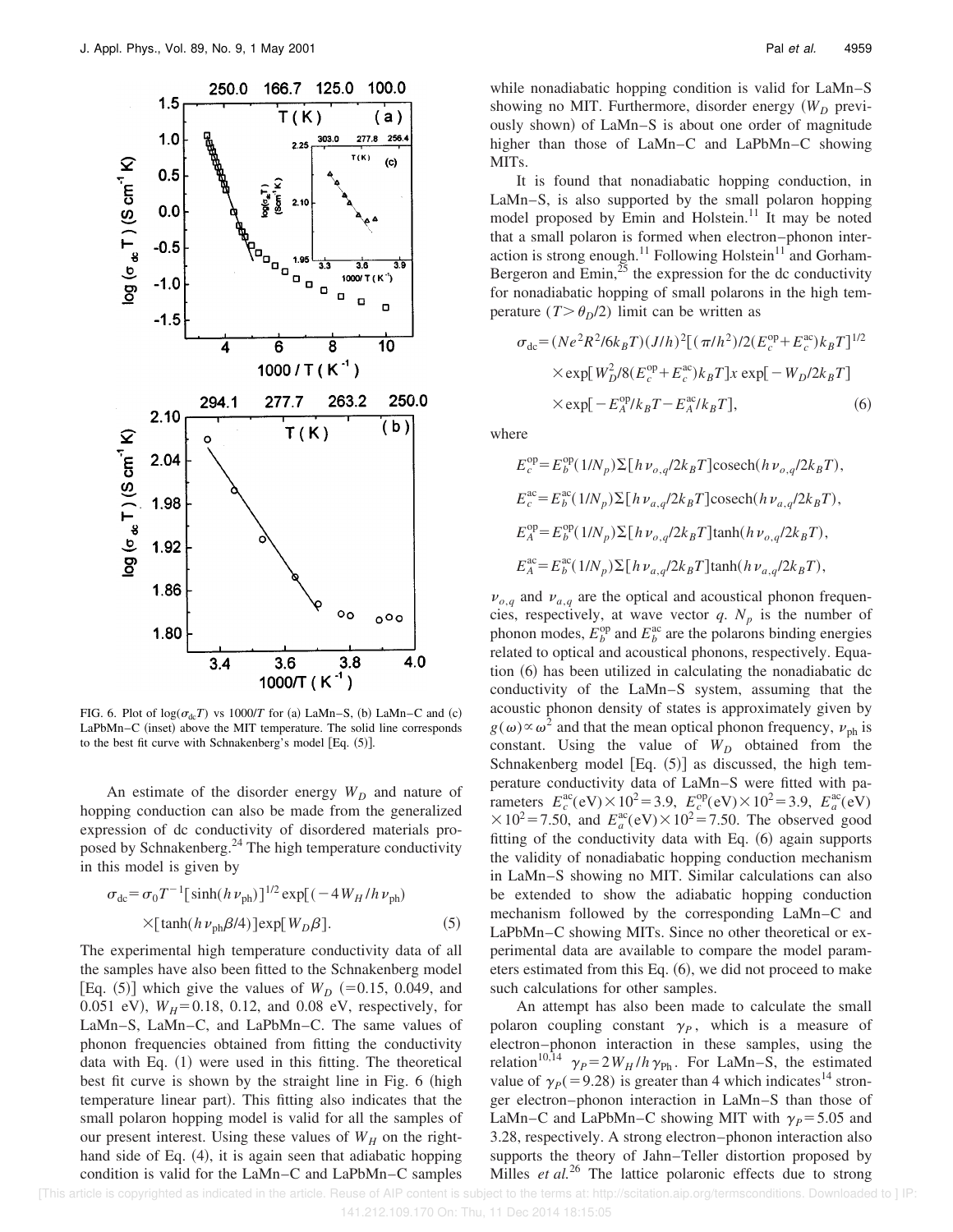electron–phonon coupling (arising from strong Jahn–Teller effect) should be involved in this type of materials showing MIT, which is supported by the present work.

It is to be noted here that much of the behavior of resistivity  $\rho(T)$  above the magnetic transition is indicative of conduction by magnetic polarons.<sup>20,27</sup> In fact, a magnetic polaron consists of an electron which polarizes the magnetic moments of the ions around the transition, forming in effect a small ferromagnetic region. Magnetic polarons are localized as a consequence of magnetic interactions, so that conduction proceeds via thermal hopping. This also explains the activated behavior of the resistivity above the MIT in LaMn–C and LaPbMn–C. Magnetic polarons, however, can exist only over a limited range of temperature and magnetic field close to the onset of ferromagnetism. At zero field, the formation of magnetic polarons will not be possible if the magnetic ions are ferromagnetically ordered, so that the hopping conduction behavior will not occur in the samples as the temperature is lowered below the magnetic ordering temperature. This explains the rapid fall of resistivity below this ordering temperature.<sup>28</sup> Likewise, an increase of external magnetic field will increase the ferromagnetic order so that formation of magnetic polarons will be inhibited.<sup>29,30</sup> The paramagnetic state (above and around the MIT temperature) is considered to be the environment for the formation of magnetic polarons. Since both LaMn–C and LaPbMn–C are paramagnetic above the MIT temperatures, magnetic polarons can survive in this regime of temperature. Like field dependent resistivity, thermoelectric power of LaMn–C and LaPbMn–C, in presence of magnetic field  $(B=1.5 \text{ T})$ , showed appreciable field dependence (Figs.  $7$  and 8) and hence indicated the presence of magnetic polaron.<sup>27</sup> It is seen from Figs. 7 and 8 that the magnetic field dependent thermoelectric power of LaMn–S, LaMn–C, and LaPbMn–C exhibits some interesting features. For the sample LaMn–S [Fig. 7(a)], field dependent Seebeck coefficient  $(S_H)$  is less than that of the corresponding zero field value  $(S_0)$  for the entire range of temperature. On the other hand, for LaMn–C and LaPbMn–C [Figs. 7(b) and 7(c)], above the MIT (or magnetic ordering temperature),  $S_H < S_0$  but below or around MIT ( $\sim$ 265 K) there is a changeover in the magnitude of  $S_0$ and  $S_H$  (i.e.,  $S_H$  becomes  $>S_0$ ). Such a changeover of the *S* values is not observed in LaMn–S without showing MIT [Fig.  $7(a)$ ]. It is also to be noted that above the MIT temperature, the TEP values of LaMn–C are negative while those of the Pb-doped LaPbMn–C are always positive. Moreover, below and around MIT, appreciable decrease of the TEP under magnetic field is observed in LaPbMn–C (down to  $\sim$ 120 K). This decrease is very small in case of the undoped sample LaMn–C showing MIT. An appreciable change of *S* under magnetic field is considered to be associated with magnetic polarons. The broad peak in the temperature dependent TEP data [Figs. 7(b) and 7(c)] around 150 K in both LaMn–C and LaPbMn–C might be due to some form of localization caused by magnetic ordering of La ions and this region needs further investigation.

Since the high temperature region transport is governed by thermally activated polarons, we have also tried to fit the high temperature TEP data with Mott's equation<sup>20,31</sup>



FIG. 7. Thermoelectric power (S) of (a) LaMn–S, (b) LaMn–C, and (c) LaPbMn–C at  $B=0$  and  $B=1.5$  T magnetic field.

$$
S = k_B / e(E_s / k_B T + \alpha'), \tag{7}
$$

where  $k_B$  is Boltzmann constant,  $e$  is electronic charge, and  $\alpha'$  is a constant of proportionality between heat transfer and kinetic energy of electrons or holes. For  $\alpha' < 1$  small polaronic hopping transport occurs.<sup>32,33</sup> For  $\alpha$ <sup>'</sup> > 2 conduction is due to the large polarons.<sup>13,14</sup> From fitting the high temperature TEP data (linear part in Fig. 8), the values of  $\alpha'$  are found to be 0.393, 0.418, and 0.071, respectively, for LaMn–S, LaMn–C, and LaMPb–C indicating small polaron hopping condition valid for these samples. From the slope of *S* versus  $1/T$  curve (Fig. 8), the estimated values of activation energy  $E_s$  are 17.19, 8.52, and 4.36 meV, respectively, for LaMn–S, LaMn–C, and LaPbMn–C in zero field  $(B=0 T)$ and the corresponding values in presence of magnetic field  $(B=1.5 \text{ T})$  are 18.22, and 10.89 meV for LaMn–S and LaMn–C, respectively. Generally *W* (activation energy obtained from resistivity curve) is greater than  $E_s$  and the nonequivalence of *W* and  $E<sub>s</sub>$  confirms that charge transport is mostly dominated by thermally activated hopping of carriers.<sup>20,30</sup> This causes<sup>21</sup> the experimental activation  $(W)$ energies measured from resistivity and thermoelectric power to differ<sup>21</sup> with  $W_H = W - E_s$  (=193.91, 125.61, and 56.79 meV for LaMn-S, LaMn-C, and LaPbMn-C, respectively). Interestingly, these values of  $W_H$  are close to those estimated from Eq.  $(2)$  and also from the aforementioned Schnakenberg's Eq.  $(5)$ . Since an external field will increase the ferromagnetic order, prominent negative magnetoresistance and